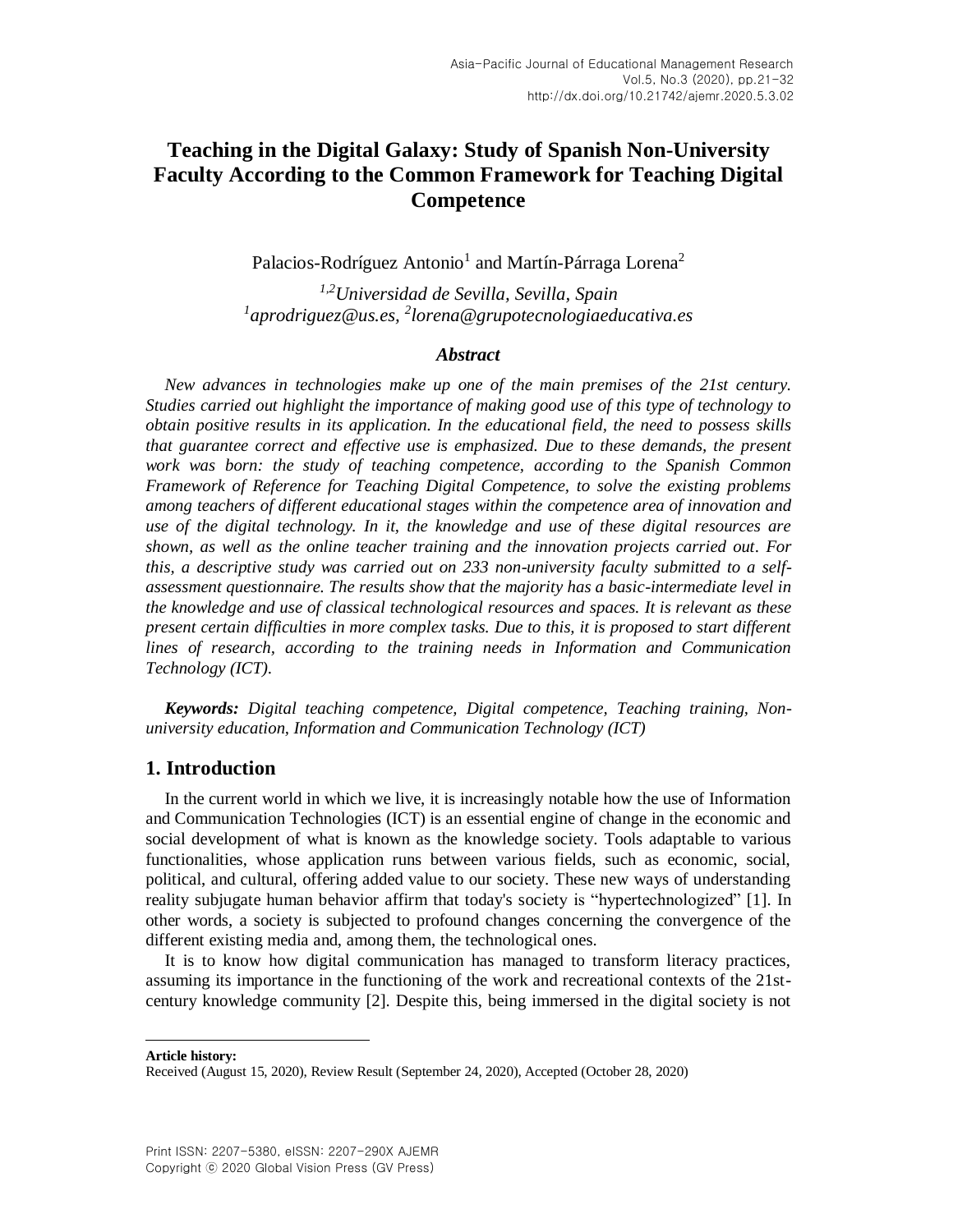synonymous with equal opportunities, as well as its access and use, just as it does not ensure the development of such competition in a natural way. This conception can generate differences between society, visible at different levels of competencies, such as that of passive consumers (illiterate, lacking in technological and communication skills). That is why the need for citizenship to dominate their language, literacy, and competence is emphasized. Addressing the different causes that underlie digital gender disparities, presenting itself as essential, when developing equality and equity policies. At the same time, also highlight the importance of the following question: technology is not an agent of change in itself, but rather encompasses gender characteristics and interacts with social circumstances in complex ways [\[3\]](#page-9-2) [\[4\].](#page-9-3)

To support the foregoing, it has emphasized the role of European policies, which provide basic skills that highlight the essential role of ICT in the formation of citizenship, as well as the importance of integrating them into the world of work [\[5\]\[6\].](#page-9-4)

The Parliament and the Council of the European Union define the concept of digital competence as that which: involves the safe and critical use of the technologies of the information society for work, leisure, and communication [\[7\].](#page-9-5) Also, they endorse digital competence as one of the eight essential competencies to be developed at the end of compulsory education, so that it is successfully incorporated into society.

The European Union defines such competencies as a combination of knowledge, skills, and attitudes appropriate to the context [\[8\],](#page-9-6) managing to provide common reference frameworks, oriented towards those responsible for the education system.

Therefore, it is affirmed that the ability to make use of technologies, to live, work and learn in the so-called knowledge society is considered essential in our days [\[9\]\[10\].](#page-9-7)

Therefore, the need arises, based on the aforementioned references, to have updated instruments, capable of offering validity and reliability to the study of said competence, and these must be adapted to the contexts in which it is intended to apply [\[11\].](#page-9-8)

The interest of this work is linked to the application and study of the Common Framework of Spanish Teaching Digital Competence at a non-university level. Therefore, the research problem that arises is the following; What levels of digital competence exist in the innovation and use of digital technology that teachers present, in the educational stages of Infant, Primary and Secondary, based on the Common Framework of Teaching Digital Competence, according to the capacity for innovation and use of digital technology?

### **2. Literature review**

New advances in digital technologies and the modernization of educational systems reflect problems related to the understanding and construction of knowledge with digital technologies. These problems evolve together with the development of technologies [\[12\].](#page-9-9) These accelerated changes demand new forms of understanding [\[13\].](#page-9-10)

One of the reports presented by the European Commission, "Rethinking Education", advocates quality education in contexts of social transformation to adapt it to the current moment. The importance of taking advantage of and managing to effectively integrate technology in training centers is highlighted. In the same way, it proposes to be able to develop education plans at the international level with the main purpose of increasing the quality of the professional capacities of citizens [\[14\].](#page-9-11) The effective incorporation of digital competence in the educational system through proper quality training of teachers is also defended. Therefore, it becomes clear that this last element, "teacher training in ICT", is one of the most significant for the development of educational systems. That is why it is presented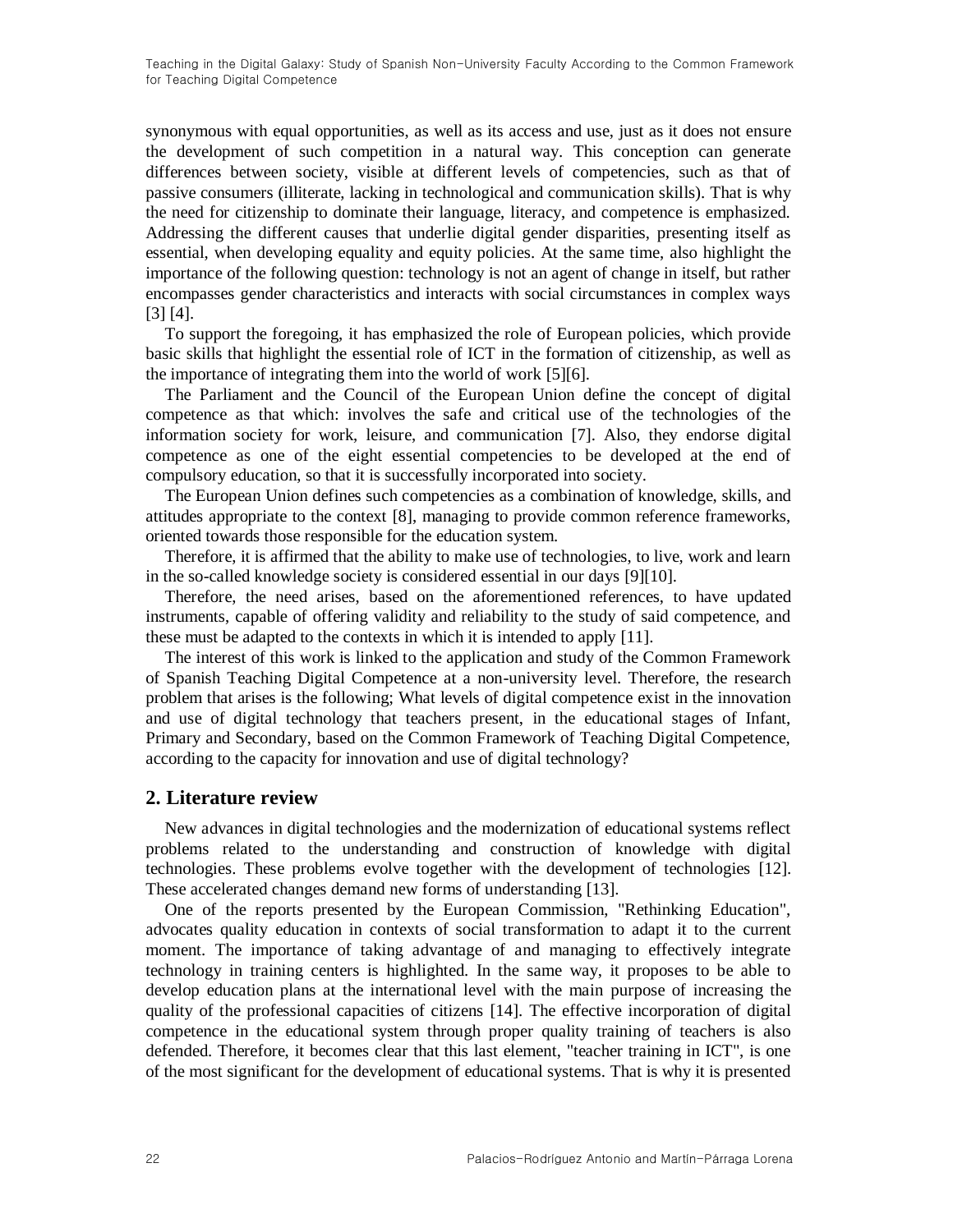as essential to be able to implement digital literacy in teaching with the mastery of ICT, as well as its integration in the teaching/learning processes [\[15\]](#page-9-12) [\[16\].](#page-9-13) In short, Information and Communication Technologies constitute an essential role as a resource for teachers, where the level of digital competence will be crucial, to give quality to the educational process [\[17\].](#page-9-14)

In 2012, as part of the School Culture Plan and the Strategic Framework for Teacher Professional Development, the project for the "Common Framework for Teaching Digital Competence" appears within the National Institute of Educational Technologies and Teacher Training (INTEF); an institution belonging to the Spanish Ministry of Education, Culture and Sports. Its main objective is to be able to establish a model for the development of digital skills for teachers aligned with the European Framework in its different dimensions and levels [\[18\].](#page-9-15) Therefore, it forms a general reference framework to support the development of training, evaluation, and certification processes for teachers at all levels [\[19\]](#page-10-0) [\[20\].](#page-10-1)

## **3. Methodology**

### **3.1. Objectives**

With the main purpose of offering viable answers to the aforementioned problem, a single general objective is proposed; being specified in specific objectives, from which the following hypotheses derive:

The general objective pursued by this study is to be able to know the level of digital competence in innovation and use of digital technologies of teachers at different educational levels based on the Common Framework of Digital Competence Teacher. Therefore, the objective aims are to be able to develop instruments for the collection of valid and reliable data that guarantee the measurement of the digital competence of teachers in innovation and use of digital technologies. It focuses on the recognition of the degree of knowledge and use of such resources, as well as the degree of involvement in online training and innovation projects. On the other hand, to know the degree and type of digital competence of the teachers, in Early Childhood, Primary and Secondary educational stages, related to the knowledge and use of digital resources, involvement in online teacher training and innovation projects.

#### **3.2. Design**

A descriptive study is proposed taking into account the voluntary participation of teachers from a total of 4 Spanish public centers (2 centers for Infant and Primary Education and 2 in Compulsory Secondary Education / Baccalaureate / Vocational Training), who answer a selfassessment questionnaire with scaling, Likert type (1. Not at all, 2. Very little, 3. Little, 4. Somewhat, 5. Quite a bit and 6. A lot). This data collection technique has been refined in previous sessions of expert tutorials and analyzed with Statistical Package for the Social Sciences (SPSS). For this, it is chosen to apply descriptive analysis. With this design, it is not intended to modify the variables, object of study, but to explore their nature and behavior in the analyzed sample.

Also, the negotiation process data collection is democratic, flexible, written, and slow (respect the times set in the time planning).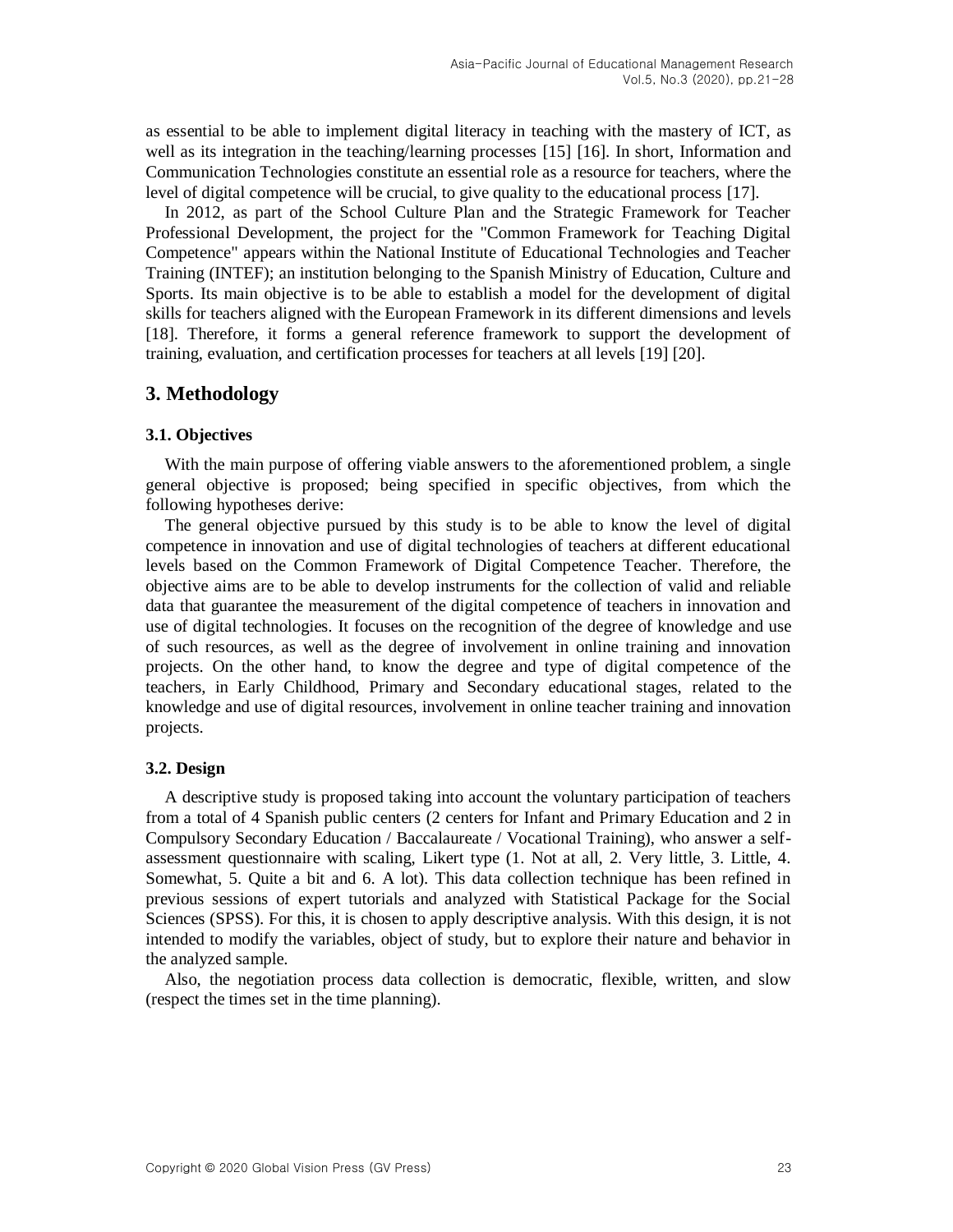#### **3.3. Sample**

The study has a sample of 233 teachers distributed among the aforementioned educational centers. For their selection, incidental or convenience criteria were chosen, according to their availability to answer the questionnaire. All participants were contacted via corporate email. In this way, the validity of the data is ensured. A total of 450 emails were sent, of which 233 (51.8%) responses were obtained.

The mean age of this sample oscillates in the 45 years, with a greater concentration of participants in ages between 31-50 years. Also, taking into account the relationship of the years of service in the position, the average number of teachers is 16.

#### **3.4. Instruments**

For data collection, the implementation of a questionnaire [Table 1] based on the Common Framework for Digital Competence is chosen Teacher (8). The different items shown have been improved in the different sessions with experts, managing to respond to the three competency dimensions that are intended to be evaluated: level of knowledge and use of digital resources (12), level of involvement in online training (12) and level of involvement in collaborative digital teaching innovation projects (7).

| <b>ITEM</b>    | <b>DIMENSION</b>         | <b>DESCRIPTOR</b>                                               | <b>INDICATOR</b>                                                    | <b>LEVEL</b>    |
|----------------|--------------------------|-----------------------------------------------------------------|---------------------------------------------------------------------|-----------------|
| A1             | Digital resources        | Known within the<br>educational field.                          | Classic resources                                                   | A <sub>1</sub>  |
| A2             | Digital resources        | Use in class.                                                   | Classic resources                                                   | A <sub>2</sub>  |
| A <sub>3</sub> | Digital resources        | Create for students.                                            | Classic resources                                                   | B1              |
| A <sup>4</sup> | Digital resources        | Use to show students'<br>work.                                  | Classic resources                                                   | B <sub>2</sub>  |
| A <sub>5</sub> | Digital resources        | Create collaboratively.                                         | Classic resources                                                   | À               |
| A <sub>6</sub> | Digital resources        | Share.                                                          | Classic resources.                                                  | $\overline{C2}$ |
| A7             | Digital resources        | Known within the<br>educational field.                          | Innovative resources.                                               | A1              |
| A8             | Digital resources        | Use in class.                                                   | Innovative resources.                                               | A <sub>2</sub>  |
| A <sub>9</sub> | Digital resources        | Create for students.                                            | Innovative resources.                                               | B1              |
| A10            | Digital resources        | Use to show the work of<br>the students.                        | Innovative resources.                                               | B <sub>2</sub>  |
| A11            | Digital resources        | Create collaboratively.                                         | Innovative resources.                                               | C <sub>1</sub>  |
| A12            | Digital resources        | Share.                                                          | Innovative resources.                                               | C <sub>2</sub>  |
| <b>B13</b>     | Digital resources        | Known within the<br>educational field.                          | Classic online training spaces.                                     | A <sub>1</sub>  |
| <b>B14</b>     | Digital resources        | Participate.                                                    | Classic online training spaces.                                     | A <sub>2</sub>  |
| <b>B15</b>     | Online teacher training  | Use to find solutions.                                          | Classic online training spaces.                                     | B1              |
| <b>B16</b>     | Online teacher training  | Create educational<br>experiences.                              | Classic online training spaces.                                     | B <sub>2</sub>  |
| <b>B17</b>     | Online teacher training  | Encourage the<br>participation of the<br>educational community. | Classic online training spaces.                                     | C1              |
| <b>B18</b>     | Online teacher training  | Train other classmates.                                         | Classic online training spaces.                                     | C <sub>2</sub>  |
| <b>B19</b>     | Online teacher training  | Known within the<br>educational field.                          | Innovative online training<br>spaces.                               | A <sub>1</sub>  |
| <b>B20</b>     | Online teacher training. | Take part.                                                      | Innovative online training<br>spaces.<br>Innovative online training | A <sub>2</sub>  |
| <b>B21</b>     | Online teacher training  | Use to find solutions.                                          |                                                                     | B1              |

Table 1. Description of the items in the questionnaire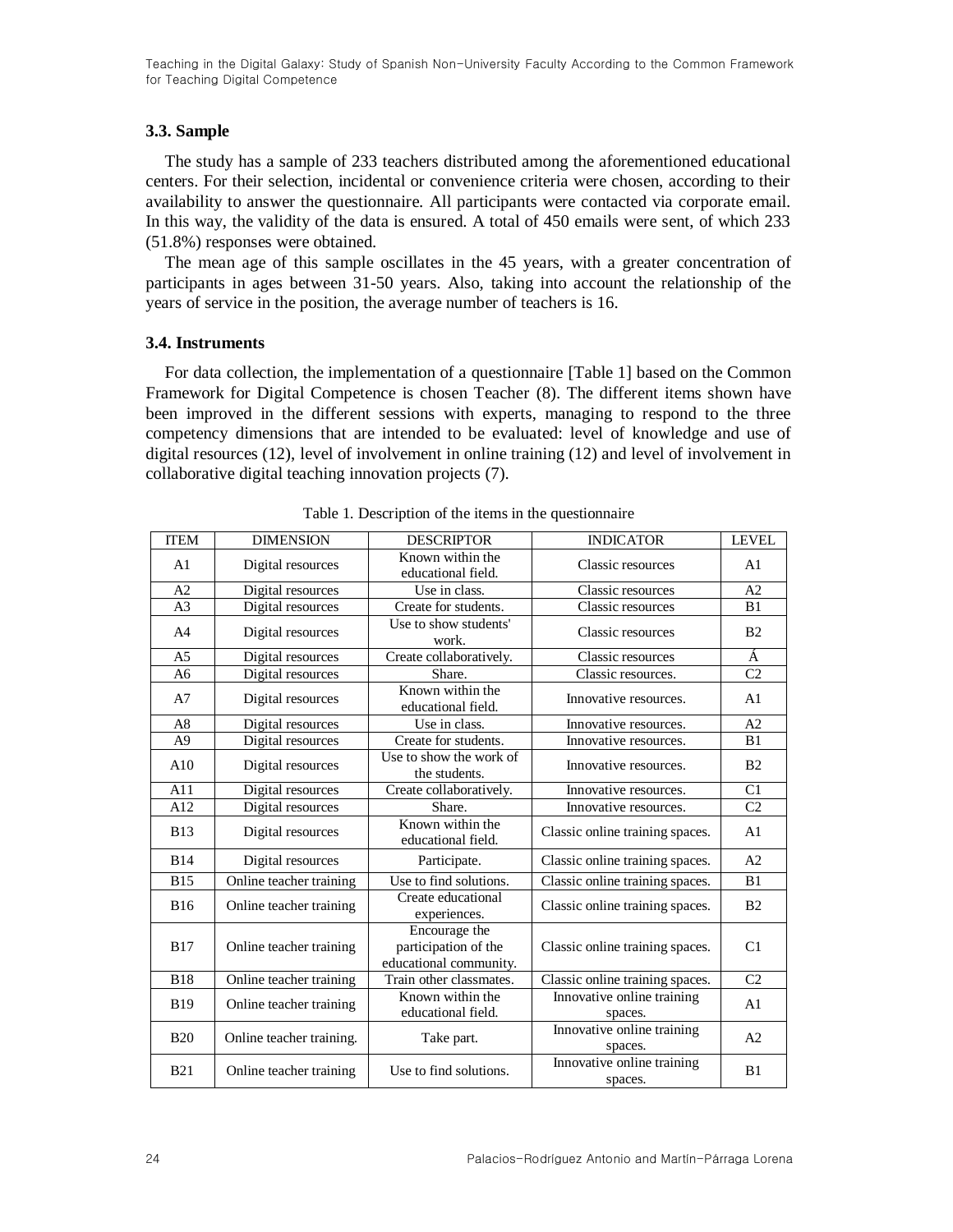| <b>B22</b>      | Online teacher training                                   | Create educational<br>experiences.                              | Innovative online training<br>spaces.                  | B <sub>2</sub> |
|-----------------|-----------------------------------------------------------|-----------------------------------------------------------------|--------------------------------------------------------|----------------|
| <b>B23</b>      | Online teacher training                                   | Encourage the<br>participation of the<br>educational community. | Innovative online training<br>spaces.                  | C1             |
| <b>B24</b>      | Online teacher training                                   | Train other classmates.                                         | Innovative online training<br>spaces.                  | C <sub>2</sub> |
| C <sub>25</sub> | Digital collaborative<br>teaching innovation<br>projects. | Know.                                                           | Activities.                                            | A <sub>1</sub> |
| C <sub>26</sub> | Digital collaborative<br>teaching innovation<br>projects. | Use related activities.                                         | Activities.                                            | A <sub>2</sub> |
| C <sub>27</sub> | Collaborative teaching<br>innovation projects             | Digital collaborative<br>teaching innovation<br>projects.       | Participate individually.                              | B1             |
| C <sub>28</sub> | Collaborative teaching<br>innovation projects             | Digital collaborative<br>teaching innovation<br>projects.       | Participate cooperatively.                             | B <sub>2</sub> |
| C <sub>29</sub> | Collaborative teaching<br>innovation projects             | Digital collaborative<br>teaching innovation<br>projects.       | Inform the educational<br>community.                   | B <sub>2</sub> |
| C <sub>30</sub> | Collaborative teaching<br>innovation projects             | Digital collaborative<br>teaching innovation<br>projects.       | Promote participation of the<br>educational community. | C1             |
| C <sub>31</sub> | Collaborative teaching<br>innovation projects             | Digital collaborative<br>teaching innovation<br>projects.       | Collaboratively generate<br>knowledge                  | C2             |

The questionnaire includes a small heading where the main objective pursued in the evaluation is presented. Subsequently, identification data is collected: sex, age, years of teaching, and educational level where the class is taught. Once completed, an email is provided for participants who are interested in receiving the results of said evaluation.

## **4. Results**

### **4.1. Reliability**

To measure the reliability of the questionnaire, the Cronbach's alpha coefficient is used in its entirety. These results show high reliability of the questionnaire with a Cronbach's alpha coefficient of 0.936. Furthermore, the homogeneity of the coefficient of each item must be highlighted as acceptable, with a mean correlation of 0.756.

### **4.2. Digital resources**

The results obtained in the "digital resources" dimension are shown in [Table 2]. High dispersion is observed in said data, that is, high response diversity. This statement is reinforced with the standard deviation (all close to 1.5), variance (between 1 and 3), range (between 4 and 5), minimum (1- None or 2- Very little, depending on the item), and a maximum (6-A lot). With the central tendency and the distribution of the data, it can be observed how there are notable differences between the mean scores of each factor. Thus, the median of the responses for the first factor (basic-intermediate level of creation and use of classic digital resources) is between 4-Somewhat and 5-Quite a bit; the second factor (basicintermediate level of creation and use of innovative digital resources) between 3-Little and 4- Somewhat and the third factor (advanced level of creation and use of digital resources) 2-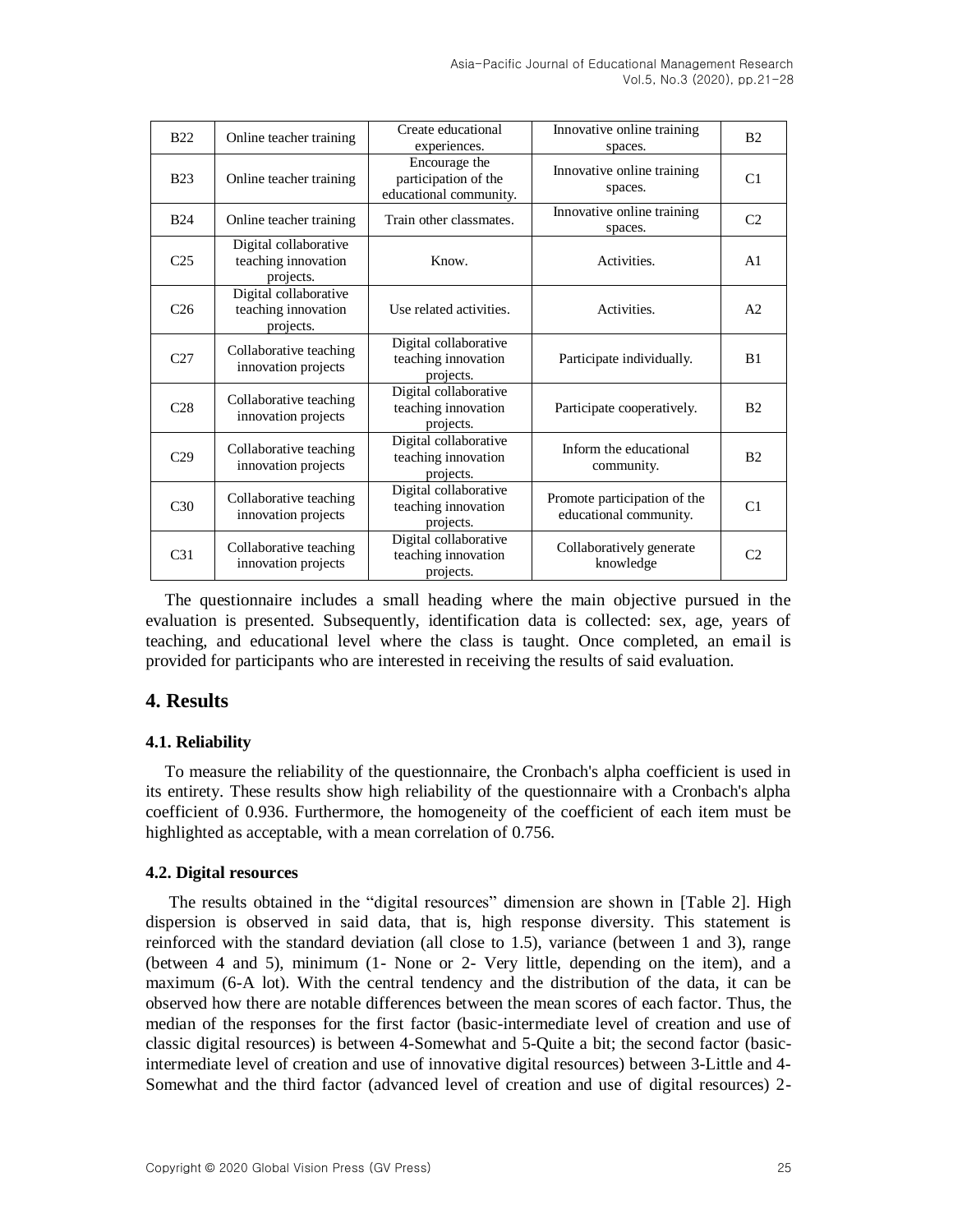Very little. This phenomenon can be corroborated by analyzing the existing asymmetry and kurtosis between the factors. In each of the cases, the distribution is asymmetric. The grouping of the data is distributed according to the level: greater grouping in favor of 6-Much, 5-Quite a bit and 4-Somewhat for the first factor, 4-Somewhat, 3-Little and 2-Very little for the second factor and 3-Little, 2-Very little and 1-Nothing for the third factor.

| Item                  | Al    | A2    | A3    | A7    | A9    | A10   | A5    | A11   | A12   |
|-----------------------|-------|-------|-------|-------|-------|-------|-------|-------|-------|
| Average               | 4.82  | 4.59  | 3.75  | 4.24  | 2.68  | 2.85  | 2.14  | 2.16  | 2.39  |
| Median                | 5.00  | 5.00  | 4.00  | 4.00  | 3.00  | 3.00  | 2.00  | 1.00  | 2.00  |
| Mode                  |       |       |       |       |       |       |       |       |       |
| Standard<br>deviation | 1.052 | 1.046 | 1.594 | 1.352 | 1.752 | 1.614 | 1.296 | 1.543 | 1.633 |
| Variance              | .107  | .094  | 2.541 | .828  | 3.071 | 2.606 | 1.679 | 2.382 | 2.666 |

Table 2. Descriptive statistics dimension "digital resources"

The results detail that the majority of teachers have a basic-intermediate level of creation and use of classic digital resources, they know (item A1) and use in class (item A2). To a lesser extent, teachers have a basic-intermediate level when creating and using innovative resources, highlighting their high knowledge of them (item A7), as well as their little use in class (items A8 and A9). Regarding the advanced level of creation and use of digital resources, most stand out for their little or even no ability to create them cooperatively (items A5 and A11) or share them with other teachers (item A12).

#### **4.3. Online teacher training**

The results obtained in the dimension "online teacher training" can be seen in [Table 3], with a smaller dispersion of the data than the previous one, that is, there is not so much diversity in the response. The standard deviation comprising the fourth and fifth factors (basic-intermediate level of involvement in classic online training spaces and basicintermediate level of involvement in innovative online training spaces, respectively) are close to 1.5; the variance of the sixth factor (advanced level of involvement in online training spaces) is low (close to 0.8). The ranges of these items oscillate between 4 and 5, except for item B24 (3). In the central tendency and the distribution of the data, notable differences are observed between the mean scores of each factor. The median of the responses to the fourth factor is between 5-Quite a bit and 4-Somewhat and the fifth and sixth factor 1-Not at all. Thanks to this phenomenon, the analysis of the symmetry and kurtosis of the factors can be corroborated. In all cases, the distribution is asymmetric, with a grouping of data that is distributed depending on the level: greater grouping in favor of 6-Much, 5-Quite a bit, and 4- Somewhat for the fourth factor; 2-Very little and 1-Nothing for the fifth factor and 1-Nothing for the sixth factor.

| Item               | <b>B13</b> | <b>B14</b> | <b>B</b> 15 | <b>B</b> 16 | <b>B19</b> | <b>B21</b> | <b>B22</b> | <b>B23</b> | <b>B18</b> |
|--------------------|------------|------------|-------------|-------------|------------|------------|------------|------------|------------|
| Average            | 4.32       | 3.46       | 3.46        | 3.18        | 2.26       | 80         | 1.87       | 1.65       | 1.38       |
| Median             | 5.00       | 4.00       | 4.00        | 4.00        | $00$ .     | .00        | .00.       | 00.        | 00.1       |
| Mode               |            |            |             |             |            |            |            |            |            |
| Standard deviation | .352       | .597       | .625        | .652        | 1.704      | .358       | .417       | .234       | .935       |
| Variance           | .829       | 2.551      | 2.640       | 2.730       | 2.904      | .844       | 2.009      | .522       | .874       |

Table 3. Descriptive statistics dimension "online teacher training"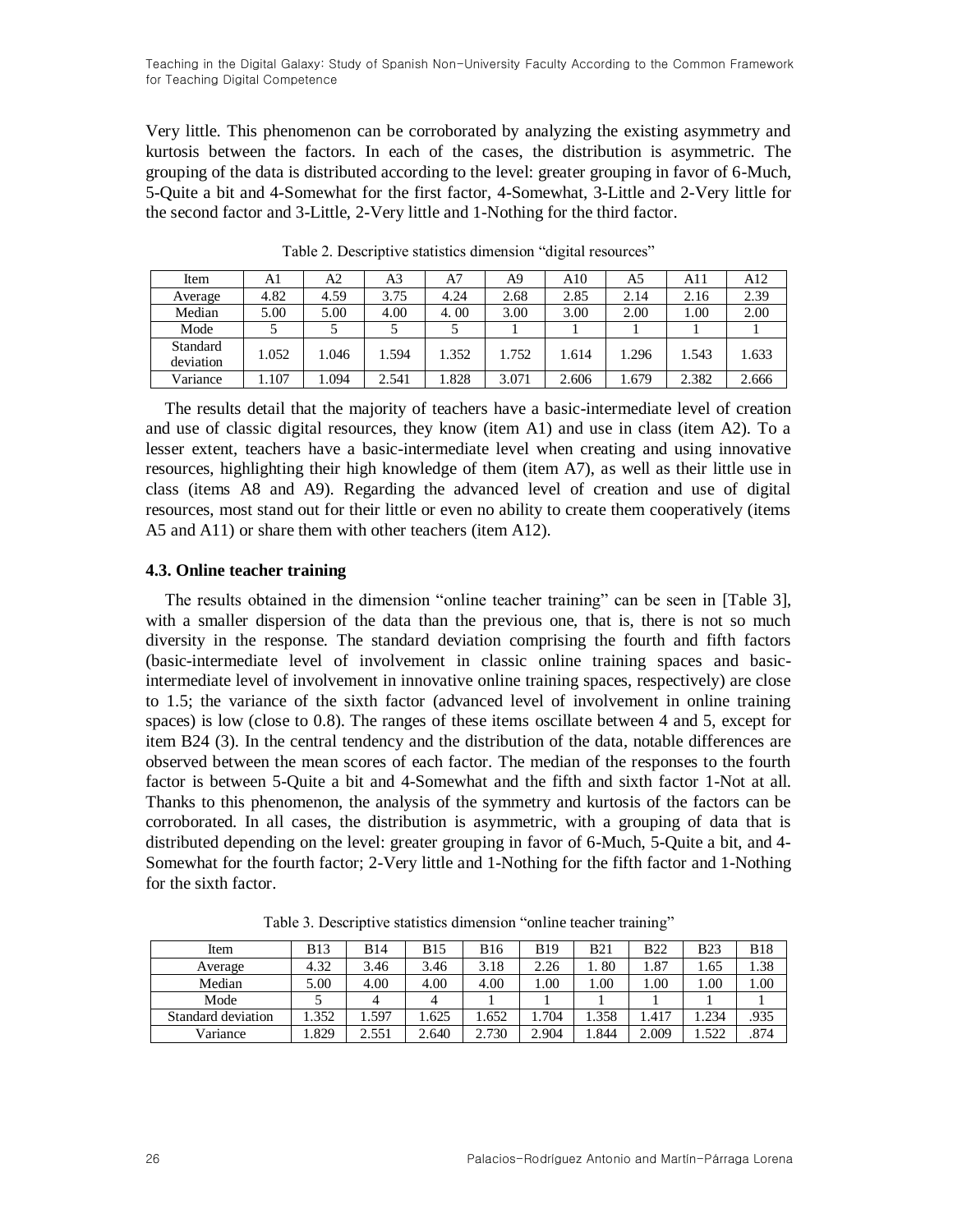The results obtained affirm that the vast majority of teachers have a basic-intermediate level of involvement in the spaces for online training: they know them to a greater extent (item B13) and to a lesser extent they participate (item B14), they use them to search for solutions (item B15) and create educational experiences with them (item B16). Overall, half of the teachers failed to reach the basic-intermediate level of involvement in these innovative online training spaces: most are unaware of them (item B19), they do not participate in them (items B19, B20, B21); only a small percentage knows about them (item B19) and, to a lesser extent, about their involvement (items B19, B20, B21). Regarding the advanced level of involvement in these training spaces, most teachers deny having trained other teachers in this type of training space (items B18 and B24).

#### **4.4. Digital collaborative teaching innovation projects**

[Table 4] shows the descriptive analysis of the data collected from the dimension "digital collaborative teaching innovation projects". The dispersion obtained in the data is the same as the previous one, that is, there is lower diversity of response to the dimension of "digital resources". Regarding the standard deviation of the seventh factor, the intermediate basic level of involvement in digital collaborative teaching innovation projects, is around 1.25, and that of the eighth, intermediate-advanced level of involvement in digital collaborative teaching innovation projects, with the lowest score of all factors, 0.85. The data of the variances are similar, being high in the seventh factor and low in the eighth. The range of the items, in each one of the cases, is 4 points. In reference to the relationship between the central tendency and the distribution of the data, significant differences are again observed between the medians of the responses of each of them. The median of the seventh factor is between 2- Very little and 1-Nothing and that of the eighth in 1-Nothing. Through the analysis of the asymmetry and the kurtosis of the factors, this phenomenon can be corroborated. In each of the cases, the asymmetry distribution, with a grouping of data, is distributed depending on the level: greater grouping in favor of 3-Little, 2- Very little and 1-Nothing for the seventh factor, and 2-Very little and 1-Nothing for the eighth factor.

| Item               | عصم   | $\mathbb{C}26$ | $\sim$ | م∼∩  | C30   | C3)      |
|--------------------|-------|----------------|--------|------|-------|----------|
| Mean               | 2.40  | 1.85           | . 86   | l.46 | 1.42  | 1.47     |
| Median             | 2.00  | 0.00           | .00    | 1.00 | 1.00  | $1.00\,$ |
| Mode               |       |                |        |      |       |          |
| Standard deviation | 1.400 | .107           | .211   | .894 | . 840 | .864     |
| Variance           | 1.960 | 225            | .467   | .800 | 706   | .747     |

Table 4. Descriptive statistics dimension "digital collaborative teaching innovation projects"

The data show that most teachers have a basic-intermediate level of involvement in teaching innovation projects, and a lower level in the previous basic-intermediate levels: half of the respondents say they know them and participate somewhat, little or very little (items C25, C26, and C27); the other half don't even know them. All the teachers, as a whole, fail to reach intermediate-advanced levels of involvement in digital collaborative teaching innovation projects; nor do they promote them (item C29), nor do they promote the participation of their educational community (item C30) and they do not generate knowledge from them (C31).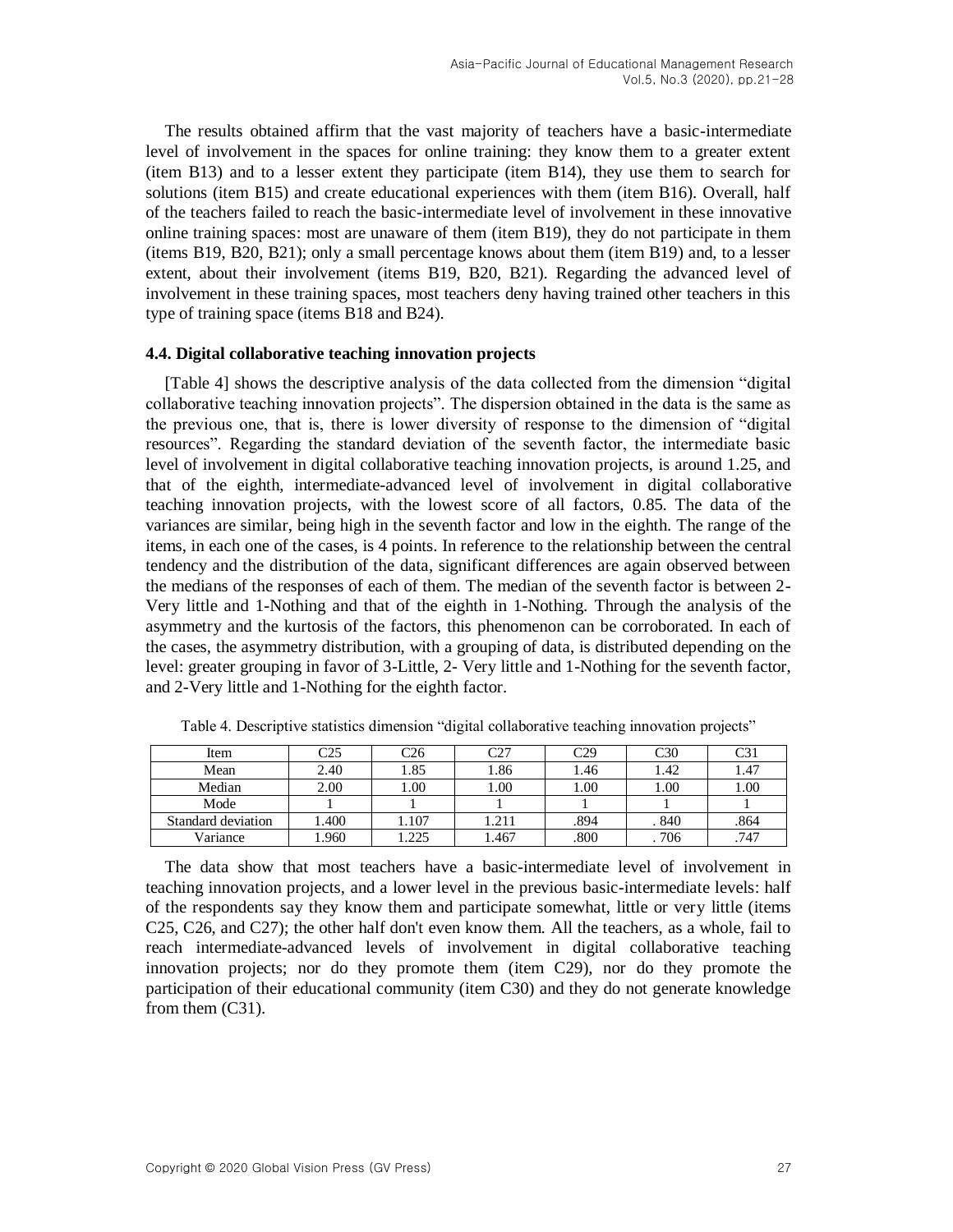### **5. Discussion**

Regarding the application and study of the INTEF model in schools, substantial information is offered, managing to respond to the research problem raised in said work. What are the levels of digital competence in innovation and use of digital technology that presents the teachers of Infant, Primary and Secondary Education, based on the Common Framework of Teaching Digital Competence, according to their capacity for innovation and use of digital technology?

Therefore, it would be a question of unifying the information obtained by the previous three, including, also, the levels of competencies that predominate in the sample under study, marking a decreasing order of predominance based on its median, these being: basicintermediate of creation and use of classic digital resources (5-Pretty), basic-intermediate of involvement in classic online training spaces (4-Something), basic-intermediate of creation and use of innovative digital resources (3-Little), advanced of creation and use of digital resources (2-Very little), basic-intermediate of involvement in innovative online training spaces (1-Nothing), basic-intermediate of involvement in digital collaborative teaching innovation projects (1-Nothing), intermediate-advanced involvement in digital collaborative teaching innovation projects (1-Nothing) and advanced involvement in online training spaces (1-Nothing).

Consequently, it can be considered that there are significant differences in the levels of competence in the different dimensions previously analyzed: use of digital resources, involvement in online teacher training, and involvement in innovation projects.

The results suggest that teachers present basic-intermediate levels of digital competence, predominating elementary competencies (knowing and participating) over more advanced ones (collaborating, sharing, generating knowledge ...) in, above all, traditional digital resources and spaces. A small percentage of the teaching staff shows an advanced level. At this level, instrumental competencies predominate, those that are related to the knowledge and use of digital resources, leaving at lower levels the involvement in online training and their participation in collaborative training projects.

These results present some similarity to those of previous research on digital competencies possessed by teachers of the XXI century [\[4\]](#page-9-3) [\[19\].](#page-10-0) Studies confirm that the most extended level of competencies is not sufficient to achieve the successful integration of ICT in schools (medium-low level of competence). In the same way, these investigations show greater use of technologies as a means of exposure (knowledge and basic use) and as a tool that manages to generate new knowledge from an exchange in communication. As the results show, the studies that place future teachers at the highest levels of digital competence do so in relation to the domain of digital technology and the use of classic digital resources [\[21\].](#page-10-2)

One of the main ways of explaining the low-level present in teachers, with digital competence, can be found related to their attitude to technologies. Its acceptance or rejection is conditioned, to a large extent, by its ability to incorporate it into the classroom [\[22\]\[23\].](#page-10-3) The behavior of ICT in educational contexts depends on what the teacher can do with them and on his faculty to adapt them to the educational problems he wishes to solve, adapting to the context of the students [\[21\].](#page-10-2) That is why solid, stable, and quality models of training in digital competence are demanded, such as the Common Framework for Teaching Digital Competence. These proposals should serve not only to diagnose but also to improve the digital competence of teachers [\[24\]\[25\].](#page-10-4) Thus, if it is diagnosed, the necessary tools can be provided with greater accuracy so that teachers can develop new skills that can be used in the classroom, thus improving educational quality.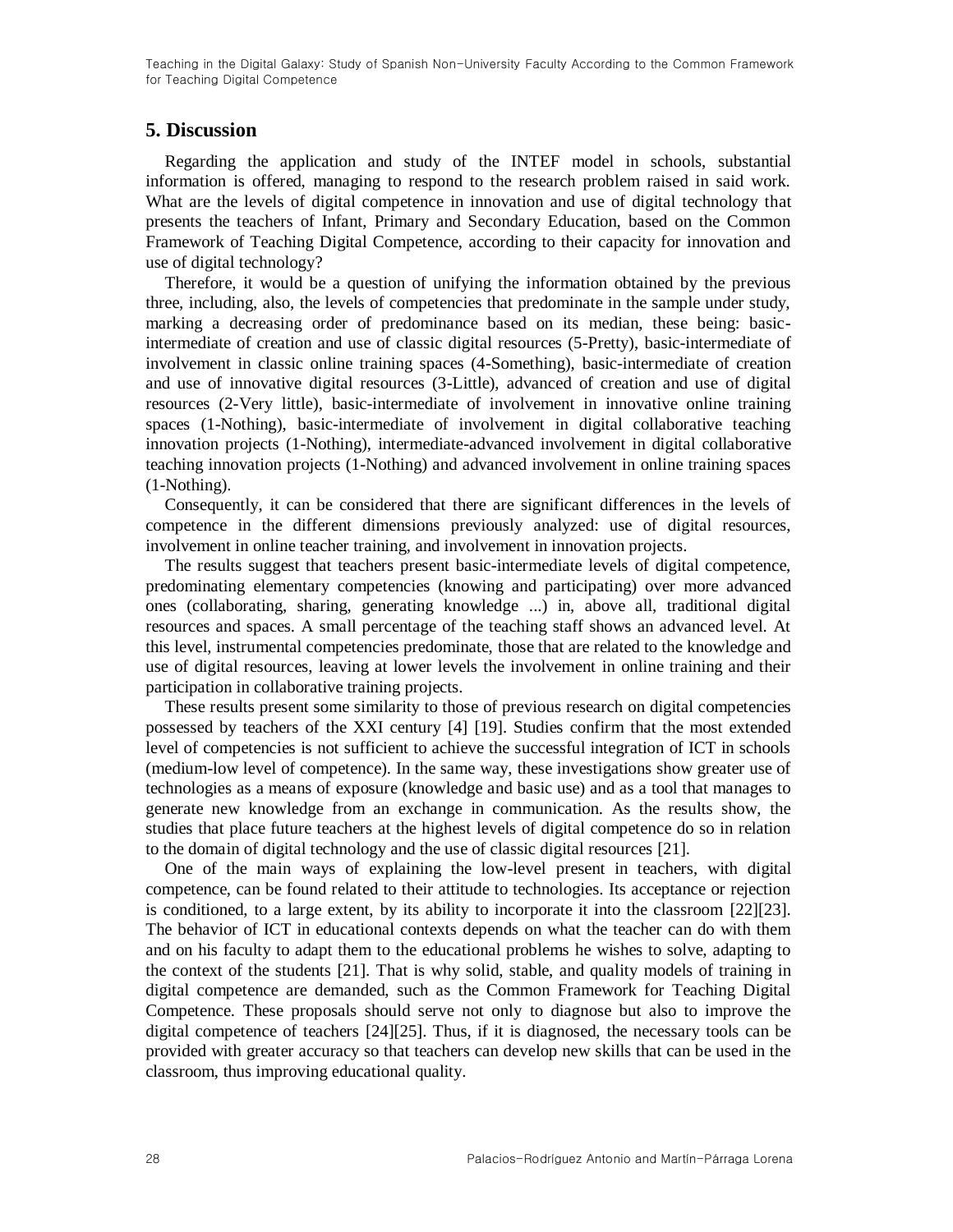### **6. Conclusions**

The results obtained in this research offer knowledge related to the level of digital competencies in innovation and use of digital technologies of the teachers of Early Childhood, Primary and Secondary Education of the educational centers, object of study, based on the Common Framework of Digital Competence Teacher. Thanks to the development of a reliable data collection instrument, it has been possible to measure teaching digital competence: the degree of knowledge and use of digital resources, the degree of involvement in online teacher training, and the degree of involvement in innovation projects. Similarly, this research has managed to contribute to the validation of the scales proposed by the Common Framework for Teaching Digital Competence [\[18\].](#page-9-15) Specifically, within the "problem solving" area of competence. In this sense, the reliability of the instrument created for this research allows the generation of scientific knowledge with a level of precision and valid evidence for the improvement of educational quality in training institutions.

The model analyzed supposes a transformation of the traditional communication, educational and work structures, methods, and assumptions. Therefore, how the training of citizenship is proposed for an authentic development of competence in accordance with the Knowledge Society must be rethought. All this through different levels and, therefore, as constant learning that mobilizes different dimensions of competence that go from the technical domain to innovation with digital technology.

One of the main limitations to studies has been found in the sample size, achieving more specific and representative results of the study population. Furthermore, the improvement of these items and their construct analysis, starting from a structural diagram of the model, through structural equations, will allow us to obtain higher levels of precision. The results obtained are characteristic of a specific population, therefore, it is necessary to contrast with populations that present similar characteristics to take them as definitive and descriptive of said educational communities.

It is considered essential to expand the study sample taking into account the characteristics of the population. Also, the need arises to reformulate some of the items to subsequently confirm the analysis of their validity, with a sample independent from the one studied. In this way, greater precision and scientific rigor are ensured.

On the other hand, from this research different lines of research may emerge focused on:

(1) Validation of skills assessment tools using solid and stable models.

(2) Carry out comparative studies between different contexts.

(3) Discover and contextualize the degree of digital competence in different European and international contexts.

(4) Identify digital gaps between different groups.

(5) Analyze and propose training actions at different levels (micro, meso, and macro) that favour the development of skills.

In short, this research serves as a model and basis for future studies on digital teaching competence, which will provide a vision of active teachers in Early Childhood Education, Primary Education, Compulsory Secondary Education, Baccalaureate, and Vocational Training, and may be comparable with populations that present characteristics Similar. The analysis and the results support the necessary structuring of the training actions, in such a way that they adjust to the reality of the centers and are directed towards increasing the competence level of the teaching staff through specific training plans.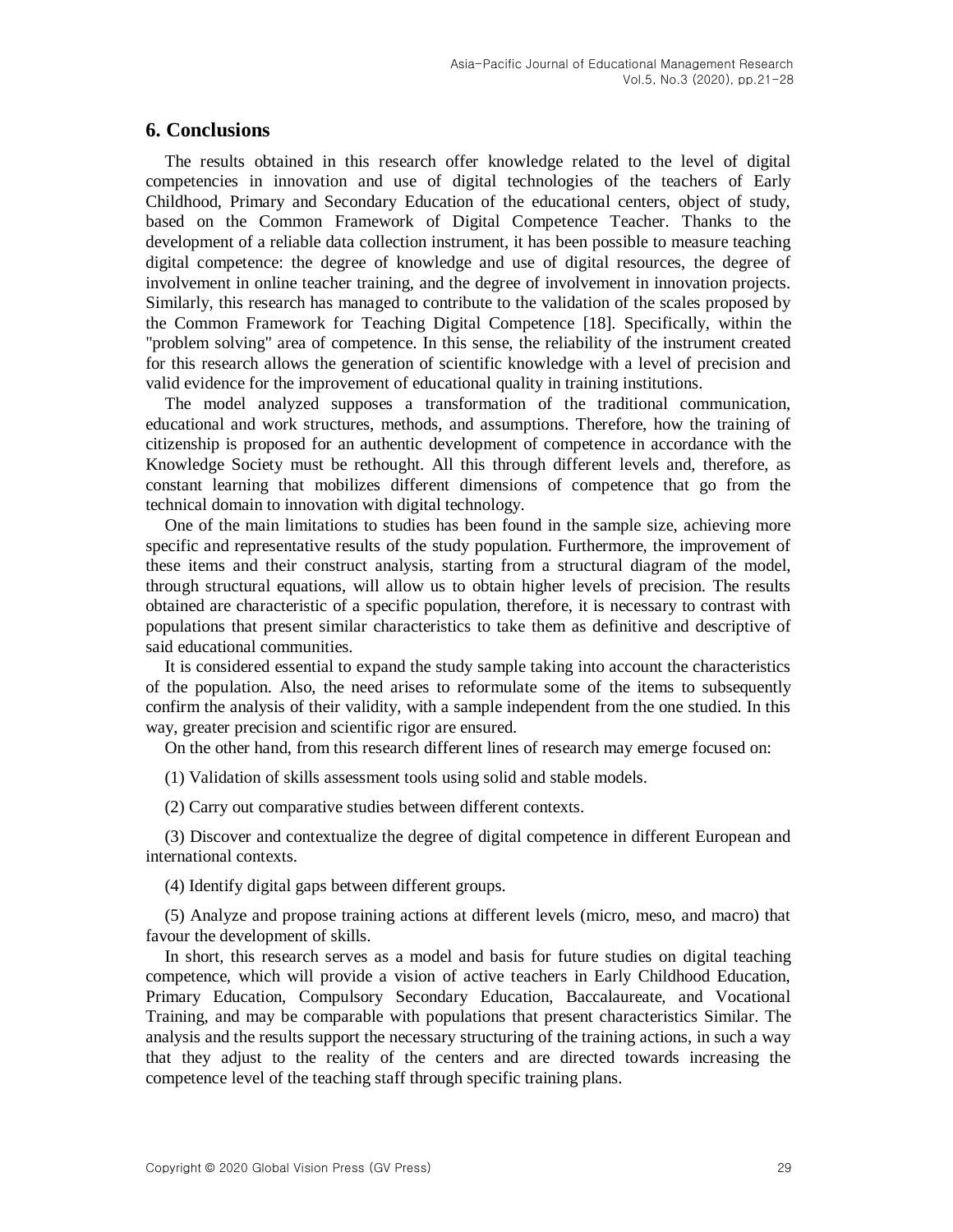### **References**

- <span id="page-9-0"></span>[1] J. Pérez, T. Tapio, V. Jose, M. Pérez, and T. Varis, TT, "Media literacy and new humanism," UNESCO Institute for Information Technologies in Education, **(2010)**
- <span id="page-9-1"></span>[2] K. Mills, "A review of the "digital turn" in the new literacy studies," Review of Educational Research, vol.80, no.2, pp.246-271, **(2010)** DOI: 10.3102/0034654310364401
- <span id="page-9-2"></span>[3] R. Barragán-Sánchez, C. Corujo-Vélez, A. Palacios-Rodríguez and P. Román-Graván, "Teaching digital competence and eco-responsible use of technologies: Development and validation of a scale," Sustainability, vol. 12, no.18, pp.7721, **(2020)** DOI: 10.3390/su12187721
- <span id="page-9-3"></span>[4] R. Romero-Tena, R. Barragán-Sánchez, C. Llorente-Cejudo and A. Palacios-Rodríguez, "The challenge of initial training for early childhood teachers. A cross-sectional study of their digital competencies," Sustainability, vol.12, no.11, pp.4782, **(2020)** DOI: 10.3390/su12114782
- <span id="page-9-4"></span>[5] Council of the European Union, "Table conclusions. Brussels European council of march 20 and 21, 2003," Brussels, Publications Office of the European Union, **(2003)**
- [6] Commission of the European Communities, "Education and training 2010. Reforms are urgently needed to successfully complete the Lisbon strategy," Lisbon, Publications Office of the European Union, **(2003)**
- <span id="page-9-5"></span>[7] Council of the European Union, "Recommendation of the European parliament and of the council of 18 December 2006 on key competences for lifelong learning," Brussels, Official Journal of the European Union, (**2006)**
- <span id="page-9-6"></span>[8] Council of the European Union, "Council recommendation of 22 may 2018 on key competences for lifelong learning," Brussels, Official Journal of the European Union, **(2018)**
- <span id="page-9-7"></span>[9] J. Cabero-Almenara and A. Palacios-Rodríguez, "European framework for digital teaching competence «DigCompEdu». Translation and adaptation of the «DigCompEdu check-in» questionnaire," Edmetic, vol.9, no.1, pp.213-234, **(2020)**, DOI:10.21071/edmetic.v9i1.12462
- [10] J. Cabero-Almenara, J. Barroso-Osuna, A. Palacios-Rodríguez, A. and C. Llorente-Cejudo, "Digital competences frameworks for university teachers: Their evaluation through the expert competence coefficient," Interuniversity Electronic Journal of Teacher Training, vol.23, no.2, **(2020)**, DOI: 10.6018/reifop.413601
- <span id="page-9-8"></span>[11] E. Porat, I. Blau, I. and A. Barak, "Measuring digital literacies: Junior high school students' perceived competencies versus actual performance," Computers & Education, vol.126, no.2, pp.23-36, **(2018)**, DOI: 10.1016/J.COMPEDU.2018.06.030
- <span id="page-9-9"></span>[12] S. Kluzer, L. Pujol Priego, S. Carretero, Y. Punie, R. Vuorikari and M. Cabrera, "DigComp into action, get inspired make it happen a user guide to the European digital competence framework," Seville, JRC, **(2018)**
- <span id="page-9-10"></span>[13] A. Ruiz Cabezas, M. Medina Domínguez, E. Pérez Navío and A. Medina Rivilla, "University teachers' training: The digital competence," Pixel-Bit. Media and Education Magazine, vol.58, pp.181-215, **(2020)** DOI: 10.12795/pixelbit.74676
- <span id="page-9-11"></span>[14] European Commission, "A new concept of education: Investing in skills to achieve better socio-economic results," Brussels, Publications Office of the European Union, **(2012)**
- <span id="page-9-12"></span>[15] O. Hatlevik, I. Throndsen, M. Loi and G. Gudmundsdottir, "Students' ICT self-efficacy and computer and information literacy: Determinants and relationships," Computers & Education, vol.118, pp.107-119, **(2018)** DOI: 10.1016/J.COMPEDU.2017.11.011
- <span id="page-9-13"></span>[16] R. Roig-Vila, S. Mengual-Andrés and P. Quinto-Medrano, "Technological, pedagogical and disciplinary knowledge of Primary school teachers," Comunicar, vol.45, no 23, pp.151-159, **(2015)** DOI: 10.3916/C45- 2015-16
- <span id="page-9-14"></span>[17] J. Salinas, "Teaching innovation and use of ICT in university teaching," University and Knowledge Society Magazine, vol.1, no.1, pp.1-16, **(2004)**
- <span id="page-9-15"></span>[18] INTEF, "Common framework for teaching digital competence," Madrid, National Institute of Educational Technologies and Teacher Training, **(2017)**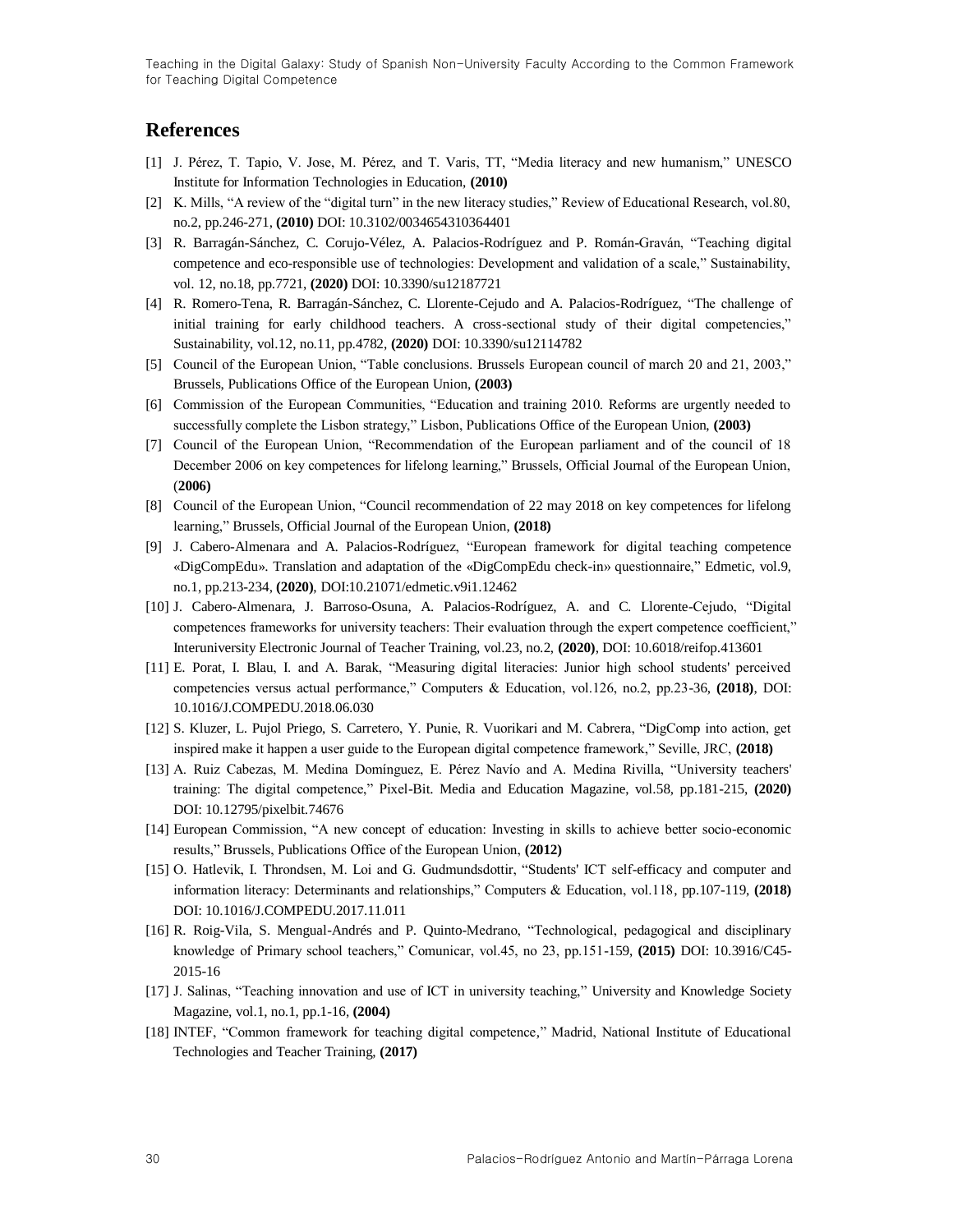- <span id="page-10-0"></span>[19] J. Cabero-Almenara, R. Romero-Tena and A. Palacios-Rodríguez, "Evaluation of teacher digital competence frameworks through expert judgment: The use of the expert competence coefficient," Journal of New Approaches in Educational Research, vol.9, no.2, pp.275-293, **(2020)** DOI: 10.7821/naer.2020.7.578
- <span id="page-10-1"></span>[20] J. Cabero-Almenara, R. Romero-Tena, J. Barroso-Osuna, and A. Palacios-Rodríguez, "Teaching digital skills frameworks and their adaptation to university and non-university teaching staff," Caribbean Journal of Educational Research (RECIE), vol.4, no.2, pp.137-158, **(2020)** DOI: 10.32541/recie.2020.v4i2.pp137-158
- <span id="page-10-2"></span>[21] J. Barroso-Osuna, "Teacher training in ICT: TPACK model", Seville, Seville University, **(2014)**
- <span id="page-10-3"></span>[22] D. Bullock, "Moving from theory to practice: An examination of the factors that preservice teachers encounter as the attempt to gain experience teaching with technology during field placement experiences," Journal of Technology and Teacher Education, vol.12, no.2, pp.211-237, **(2004)**
- [23] E. Ferrero de Lucas and I. Cantón Mayo, "Perception about the influence of ICT tools on knowledge management processes in grade of primary education," Pixel-Bit. Media and Education Magazine, vol.59, pp.65-96, **(2020)** DOI: 10.12795/pixelbit.75070
- <span id="page-10-4"></span>[24] F. Recio Muñoz, J. Silva Quiroz, and N. Abricot Marchant, "Analysis of digital competence in the initial training of university students: A meta-analysis study in the web of science", Pixel-Bit. Media and Education Magazine, vol.59, pp.125-146, **(2020)** DOI: 10.12795/pixelbit.77759
- [25] A. Ruiz Mezcua, "Digital competence and ICTs in interpretation: «renew or die»". EDMETIC, vol.8, no.1, pp.55-71, **(2019)**, DOI: 10.21071/edmetic.v8i1.11062

#### **Authors**



#### **Antonio Palacios-Rodríguez**

Graduated in Primary Education (English language) and Master in Management, Evaluation and Quality of Training Institutions. He is a member of the Didactic Research Group (GID-HUM 390): Technological and Qualitative Analysis. He currently works in the Department of Didactics and Educational Organization of the Faculty of Education Sciences, University of Seville. His teaching and research experience is related to Educational Technology and teacher training.



#### **Lorena Martín-Párraga**

Graduated in Pedagogy at the University of Seville. She is a collaborator of the Didactic Research Group (GID-HUM 390): Technological and Qualitative Analysis. Her teaching and research experience is related to Educational Technology and teacher training.